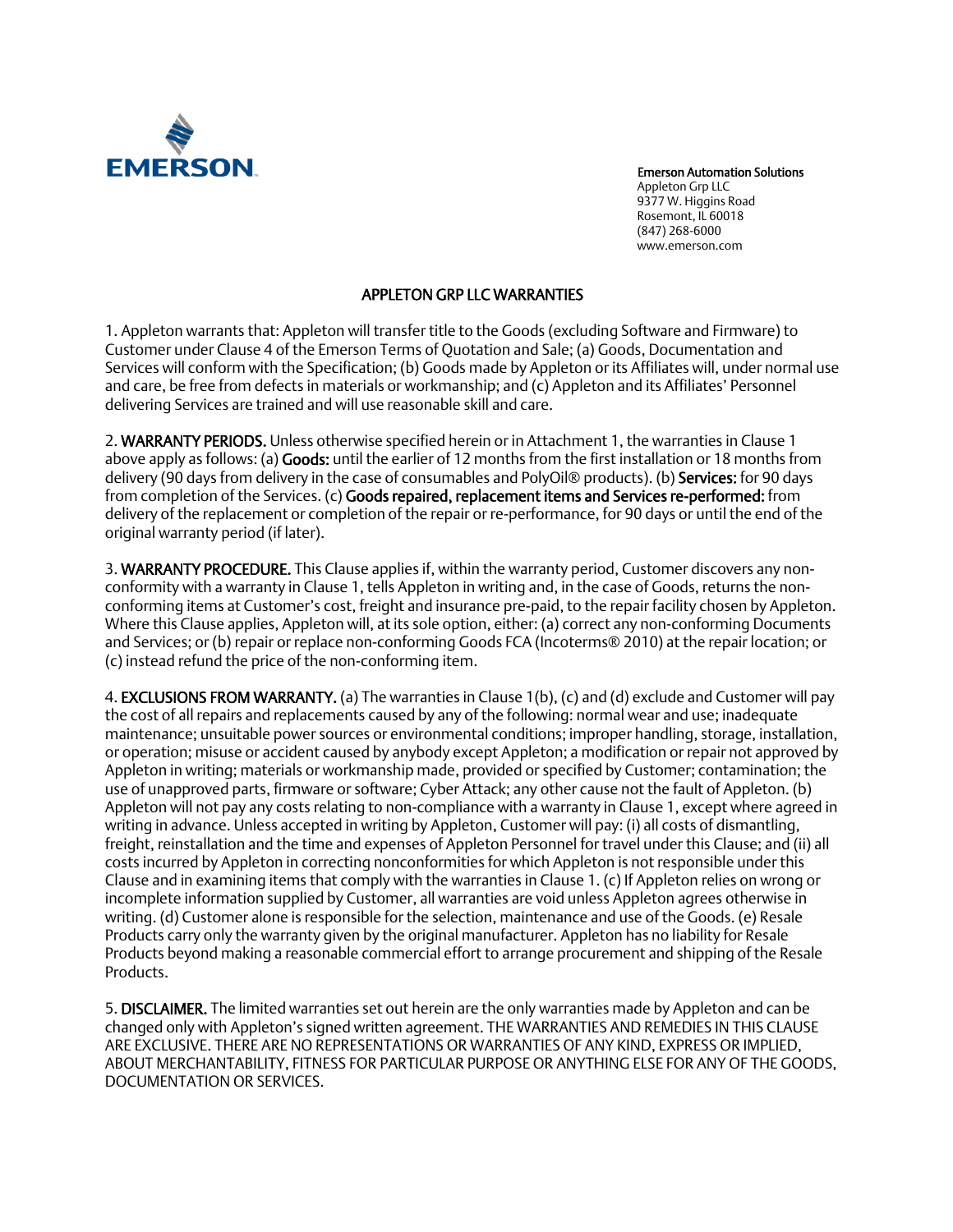# ATTACHMENT 1 LED Product Warranties

• Five (5) years for Appleton LED products except those in Schedule A below and ten (10) years for the part numbers set forth on the Schedule B below for select SKUs within the series identified. Those in Schedule A will have their standard warranty period identified in the table.

## Schedule A

|         | <b>Product Number</b>   Product Description | <b>Warranty Period</b> |
|---------|---------------------------------------------|------------------------|
| ' Ehled | EHLED Factory Sealed Handlamp               | $ One(1)$ year         |

| <b>Product Number</b> | <b>Product Description</b>                                            |
|-----------------------|-----------------------------------------------------------------------|
| $AMLG^*$              | Areamaster <sup>™</sup> Generation 2 LED Series                       |
| $AMLH^*$              | Areamaster <sup>™</sup> Generation 2 HL LED Series                    |
| IAMLG <sup>*</sup>    | Industrial Areamaster <sup>™</sup> Generation 2 LED Series            |
| IAMLH <sup>*</sup>    | Industrial Areamaster <sup>™</sup> Generation 2 HL LED Series         |
| $BL^*$                | Appleton <sup>™</sup> Baymaster <sup>™</sup> LED Luminaire            |
| $BHL^*$               | Appleton <sup>™</sup> Baymaster <sup>™</sup> HL LED Luminaire         |
| $IBL^*$               | Appleton <sup>™</sup> Industrial Baymaster <sup>™</sup> LED Luminaire |
| IBHL <sup>*</sup>     | Appleton™ Industrial Baymaster™ HL LED Luminaire                      |
| $MLG***$              | Mercmaster LED Generation 3 Series Luminaire                          |
| $IMLG**$              | Industrial Mercmaster LED Generation 3 Series Luminaire               |

### Schedule B

\* The SKUs that qualify for the 10-year limited warranty comply with the following:

- 1. Hazardous or Industrial: Have 10KV surge. This is indicated if the last character of the part number string (Options) is an S for 10 KV Surge Protection
- 2. The luminaire must have a secondary optic.
	- a. Hazardous Areamaster: This is indicated by the by the 9th character of the part number string (Beam Spread) being either a 3, 5, or 7.
	- a. Industrial Areamaster: This is indicated by the by the 10th character of the part number string (Beam Spread) being either a 3, 5, or 7.
	- b. Hazardous Baymaster: This is indicated by the 9th character (Beam Spread) of the part number string being either a W, A, N, or V.
	- c. Industrial Baymaster: This is indicated by the by the 10th character (Beam Spread) of the part number string being either a W, A, N, or V.

\*\*The SKUs that qualify for the 10-year limited warranty comply with the following:

- 1. The luminaire must have a secondary optic or additional surge protection to 10kV.
	- a. Hazardous Mercmaster: This is indicated by the by the 10th character (Light Distribution Pattern) of the part number string being either a 1, 3 or W (Type I, Type III or Type V Wide) or by the 14th character (Options) of the part number string being S (Additional Surge to 10kV).
	- b. Industrial Mercmaster: This is indicated by the by the 11th character (Light Distribution Pattern) of the part number string being either a 1, 3 or W (Type I, Type III or Type V Wide) or by the 15th character (Options) of the part number string being S (Additional Surge to 10kV).
- 2. The luminaire must not be rated for High Ambient.
	- a. Hazardous Mercmaster: This is indicated by the by the 14th character (Options) of the part number string being A (High Ambient).
	- b. Industrial Mercmaster: This is indicated by the by the 15th character (Options) of the part number string being A (High Ambient)

### Power Quality and Power Conversion Products